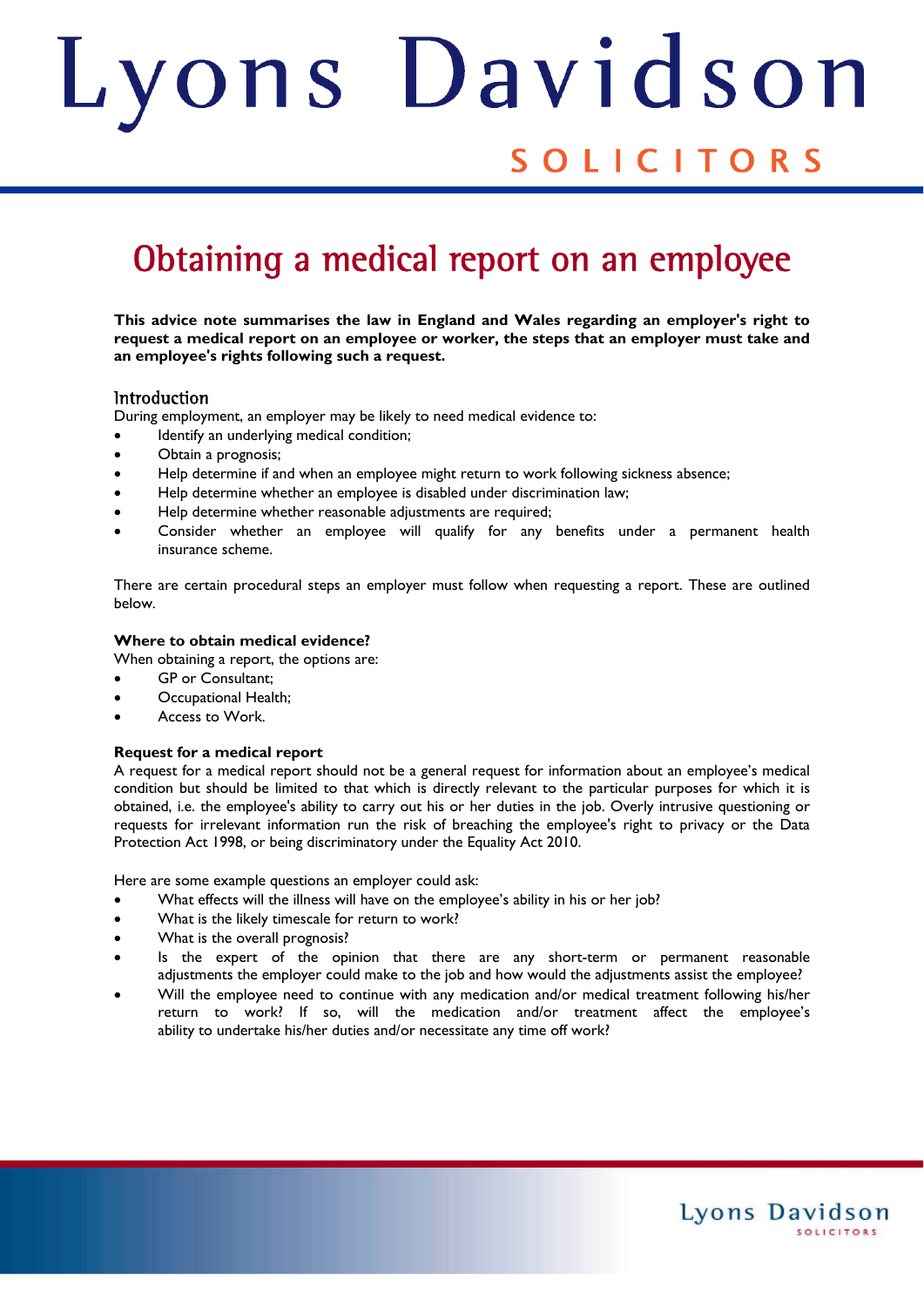- Is the health problem likely to recur or affect future attendance?
- Would alternative employment be suitable?

In the case of repeat absences, an employer should:

- Look at the effect of the pattern of absences on the employee's colleagues, department and the employer's business;
- The likelihood of continuing absences and the impact they are likely to have;
- How the position can be reviewed; and/or
- Whether there are changes to the employee's job or redeployment opportunities that would assist in attendance and reduce the effect on colleagues or the employers business.

In the case of long-term absence an employer should look at:

- The likely date for return and whether the employer can continue to wait for the employee to return;
- Whether the employee perceives they can return to their previous job and what adjustments can be made;
- What alternatives the employee may wish to explore: redeployment or application for employment benefits;
- The mechanics of a return to work programme; and/or
- Whether government agencies, charitable bodies and other industry and specialist organisations can provide assistance to the employee while they are absent or to the employer in considering adjustments to the workplace or job.

An employer should provide the medical practitioner with:

- Any relevant documentation relating to the employee's job such as a job description or person specification;
- Details of any previous assessments or adjustments made to their duties or working conditions;
- Copies of any policies, where the medical expert is being asked to advise on the eligibility of early retirement or a Health Insurance Scheme.

#### Access to Medical Reports Act 1988 (AMRA)

AMRA covers employees and most workers where a medical report on the physical and/or mental health of an employee is prepared by a medical practitioner who is, or has been responsible for the clinical care of the employee.

AMRA sets out procedural safeguards to protect the employee, stipulating that:

- The employer must give to the employee written notification that they intend to apply for a medical report;
- The employer must give the employee a statement of their rights under AMRA;
- The employer must obtain the employee's written consent to the examination and preparation of the report;
- The employee must have the opportunity to see the report before it is sent to the employer (if an individual asks to see the report before it is sent to the employer, they have 21 days to contact the medical practitioner directly in writing to request access to the report);
- The employee may refuse to allow the report to be disclosed to the employer.

The employer should provide the medical practitioner with a copy of the employee's written consent when requesting a report.

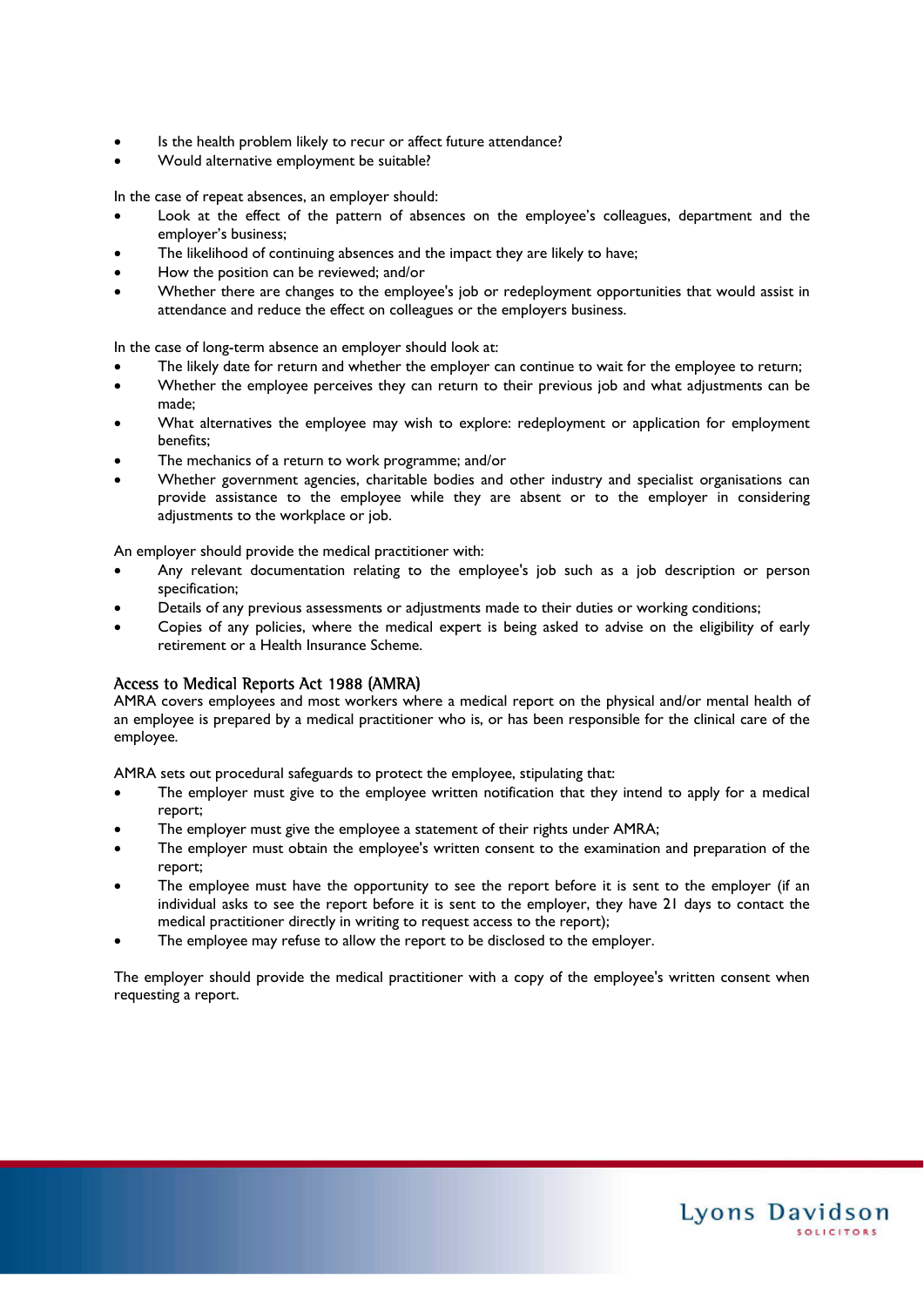#### **An employee's rights under AMRA**

An employee has the right to:

- Withhold consent;
- To consent and agree that the report can be sent directly to the employer; or
- To consent and request to see the report before it is supplied to the employer.

Where an employee requests to see a report before it is sent to the employer, the employer must inform the medical practitioner when making its request and, at the same time, must notify the individual that its application has been made.

The employee has 21 days from the day the application is made to contact the medical practitioner directly in writing and request access to, or a copy of, the report. If they fail to do so, the medical practitioner can send the report to the employer.

An employee has the right to request that the practitioner amend the report.

However, the medical practitioner is not obliged to do so. As a result the employee can:

- Agree to the report being issued unchanged;
- Request the practitioner attach a statement setting out the employee's views and objections to the report; or
- Withdraw consent for the report to be issued.

An employee has the right to ask the medical practitioner for a copy of the report at any time up to six months after it was supplied.

#### **Information exempted from access**

The medical expert is not obliged to show the individual any part(s) of a report where they believe it would cause serious harm to the individual's or a third party's, physical or mental health, or where it would reveal information about or identify a third party, unless that party has consented or is a health professional who is (or has been) involved in the care of the individual.

An individual has the right to be informed if any part(s) have been withheld and to withhold their consent to the report being supplied to the employer.

#### **Charge**

The doctor is entitled to charge a reasonable sum for supplying the report. It is standard practice for an employer to cover any charges if the individual is still working for it.

#### **Enforcement**

An individual can apply to the county court for an order compelling their employer to comply with any of the provisions of AMRA. An employer's failure to comply will not result in any damages or fines. However, it could be referred to in tribunal proceedings.

#### **The employment contract and AMRA**

If the contract of employment contains an express right for the employer to require the employee to undergo a medical examination, the employee will be in breach of contract if they refuse.

Any contractual provisions will not prevent AMRA's procedural requirements applying.